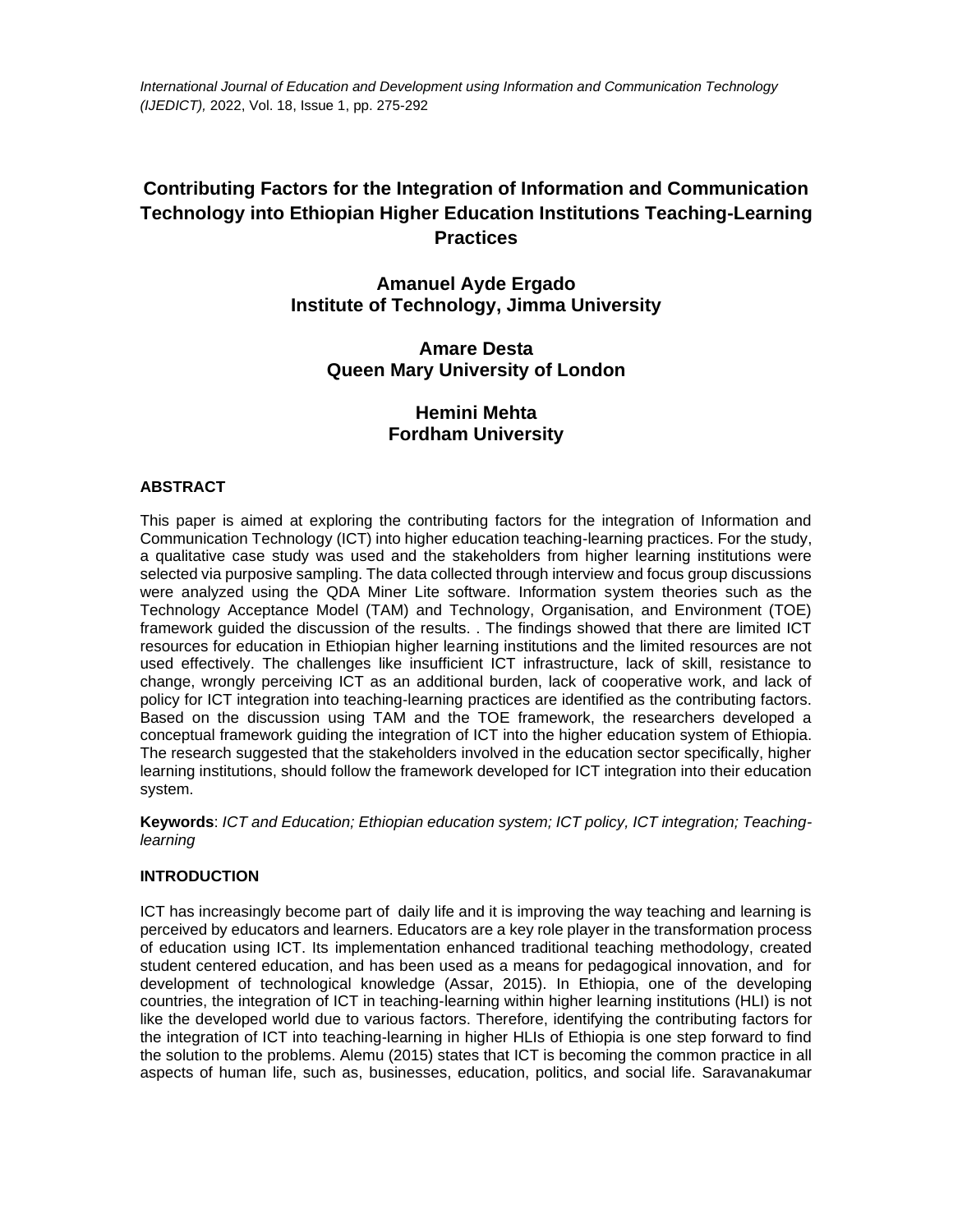(2018) indicated that to provide quality education, teaching-learning standards need to be modified and supported with ICT resources.

ICT is becoming a part of our daily lives in routine activities. It is also broadly utilized in educational activities to enhance quality at all levels of the education sector. Particularly, teachers and students are using ICT to make the teaching-learning process attractive and interactive. The recent developments in technology require teachers to have ICT skills in addition to content and subject knowledge. Similarly, the students in the digital era need to have practical skills to be effective in their education (Bhattacharjee & Deb, 2016). The traditional teaching-learning methodology adopted for a long period of time is influencing the teachers and students in the adoption of ICT. However, the transition from teacher-centered education to student-centered teaching-learning requires educators or learners to have ICT skills. It also requires a change in teaching methodologies and their beliefs in various situations where the learning would be achieved (Hernandez, 2017).

ICT is providing a suitable environment for teachers and students in developing countries to enhance teaching-learning in content and pedagogical skills. However, the contribution of the ICT sector to the education sector is struggling with challenges like inadequate ICT resources for teaching-learning, ICT illiteracy of students and teachers, and Internet connection problems (Chirwa, 2018). Similarly, Payal (2018) notes the barriers for ICT use for education such as insufficient computers, slow Internet connection, unsuitable environment for ICT use, lack of pedagogical guidance for educators and students, and lack of expert support for teachers

This paper is focused on the contributing factors for the integration of ICT into higher education teaching learning practices in the context of Ethiopia. According to Cha *et al*. (2020), integrating ICT into the teaching and learning practices of the developing nation would be affected by lack of ICT policy for education, shortage of ICT infrastructure development, the traditional teaching methodology, and teaching materials. In Ethiopia there is an Education Sector Development Plan five (ESDP V (2015/16-2020)) which has set the goal for HLI to train and produce capable students having skill, understanding, and approach in different fields to support the development of the nation (Ministry of Education [MOE], 2015). This goal needs more advanced training, teaching, and learning activities more than the traditional teaching method provides.

As stated by Alemu (2017), ICT in Ethiopia is at an early stage of development, and communities in rural areas lack ICT infrastructure to access the required information. On the other hand, giving priority to the integration of ICT in education is one of the challenges in the developing world for improvement in the education sector. Ethiopia is one of the developing countries in which the education sector is not free from the problems indicated by UNESCO (2016). Therefore, this problem requires the study to determine whether ICT is integrated in the pedagogical practices of Ethiopian HLIs. Dintoe (2018) reported that little time for technology training to integrate ICT into teaching-learning for educators and learners, affected effective ICT implementation in education. This led the students to use ICT for non-educational activities and the teachers to restrict the methods used to PowerPoint presentations to support the traditional teaching-learning methods.

There are ICT implementation plans in higher education systems to modernize the teachinglearning process. ICT increased teaching-learning conception created a new model for communication among educators and learners, information exchange, knowledge sharing, creativity, as well as removing challenges related to traditional teaching methodology practiced in education (Cha *et al*., 2020).

The education system in developing nations, such as in Ethiopia, is not supported by ICT and student performance is poor when compared to the developed world. The teaching-learning institutions are required to integrate ICT for the better performance of their students, and the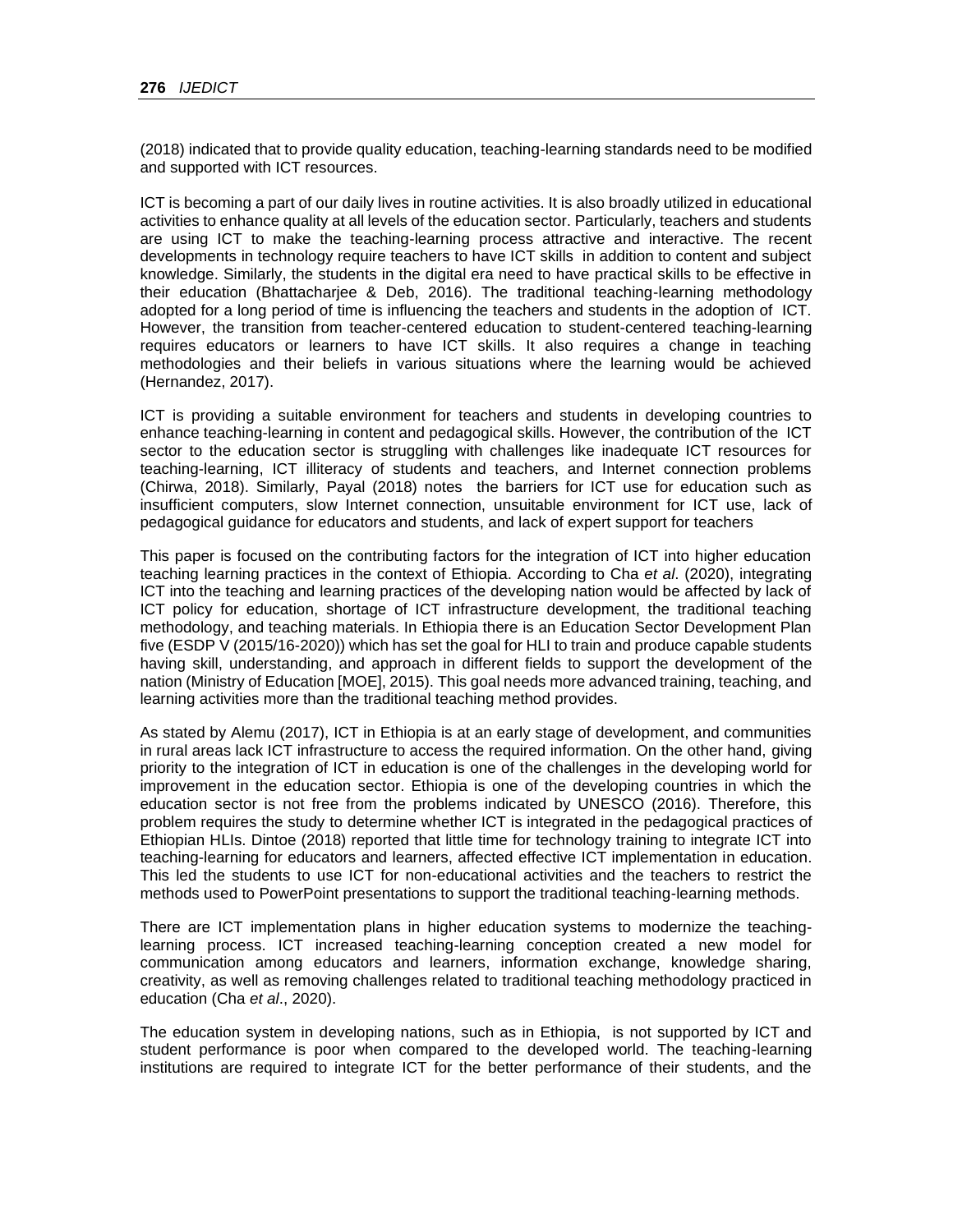stakeholders are required to work seriously for the improvement of education by giving attention to ICT development (Kingsley 2017). Similarly, Woyo *et al*., (2020) stated that the policymakers, academic administrators, institutions, and educators are expected to rethink the use of ICT in education. As indicated by the scholars, ICT adoption in education needs an investigation to indicate the contribution of ICT resources to education and its implementation stage in academic institutions in developing countries like Ethiopia, particularly higher learning institutions.

Therefore, the gaps that called the researchers to conduct this study are, the inappropriate use of ICT, skill to access ICT, ICT infrastructure shortage, support from top management, and traditional teaching-learning methods. In addition, there is no empirical research conducted to indicate the gaps and suggested options for better integration of ICT in the context of Ethiopian HLIs. To indicate the contributing factors for the integration of ICT into HLIs of Ethiopia the following questions were raised as research questions to lead the study.

- 1. What are the ICT resources available and used for educational activities in the HLIs of Ethiopia?
- 2. What factors are affecting the use of ICT in teaching-learning practices of Ethiopian higher educational institutions?

## **LITERATURE REVIEW**

Integrating ICT into teaching-learning practices; organising and providing training for teachers on the use of ICT in their pedagogical activity are central in most developing countries in Africa and other countries of the world. UNESCO (2017) indicated that Ethiopian teacher training fits with the current government policy for quality education, however, it is noted that ICT development lacks a policy for ICT implementation for the enhancement of educational practices at all levels of the education system. Mwangi & Khatete (2017) stated that teachers are interested in training on the implementation of ICT in teaching-learning. The authors pointed out that teacher training institutions are not providing enough skill and understanding to integrate ICT into teaching/learning practices. They also suggested that integrating ICT into teaching-learning requires theoretical, technological, and pedagogical skills.

According to Amuko, Miheso & Ndeuthi (2015); M. Jatileni & N. Jatileni (2018); and Johnson et al. (2015), the main factors contributing to the level of integration of ICT into teaching-learning are lack of ICT policies for integrating ICT into teaching-learning practices; insufficient ICT infrastructure in most developing African countries; shortage of technological resources and access; ineffective training for students and teachers; time limitation; continuing focus on the traditional teachinglearning method, lack of ICT content in the curriculum; and lack of support from the top managers in the education system. Ghavifekr and Rosdy (2015) indicated that knowing the operation of ICT tools is the first step for effective use of ICT for teaching-learning, and to implement ICT stage by stage the top managers of the education system should provide support. A study by Raihan (2016) indicated that the positive attitude of the top managers towards ICT use in education increases the integration of ICT and equally, a negative attitude can decrease ICT integration into education. Thus, focusing on ICT tools alone is unsuccessful; and in parallel training and awareness creation is required to integrate ICT in teaching and learning practices. Studies conducted (Elemam, 2016; Özdemir, 2017; Alemu, 2017; Kaur, 2015 & Asabere et al., 2017) have indicated that ICT implementation in African universities is poor, lacks technical support, funding allocated for ICT development for teaching and learning is low, and the skills required to integrate ICT into education is limited.

The information system theories such as TAM by Davis (1989), DOI by Rogers (2003), and TOE by Tornatzky and Fleischer (1990) are used in various research to indicate the user's behavior towards ICT in education; the individual manager characteristics affecting ICT adoption; and the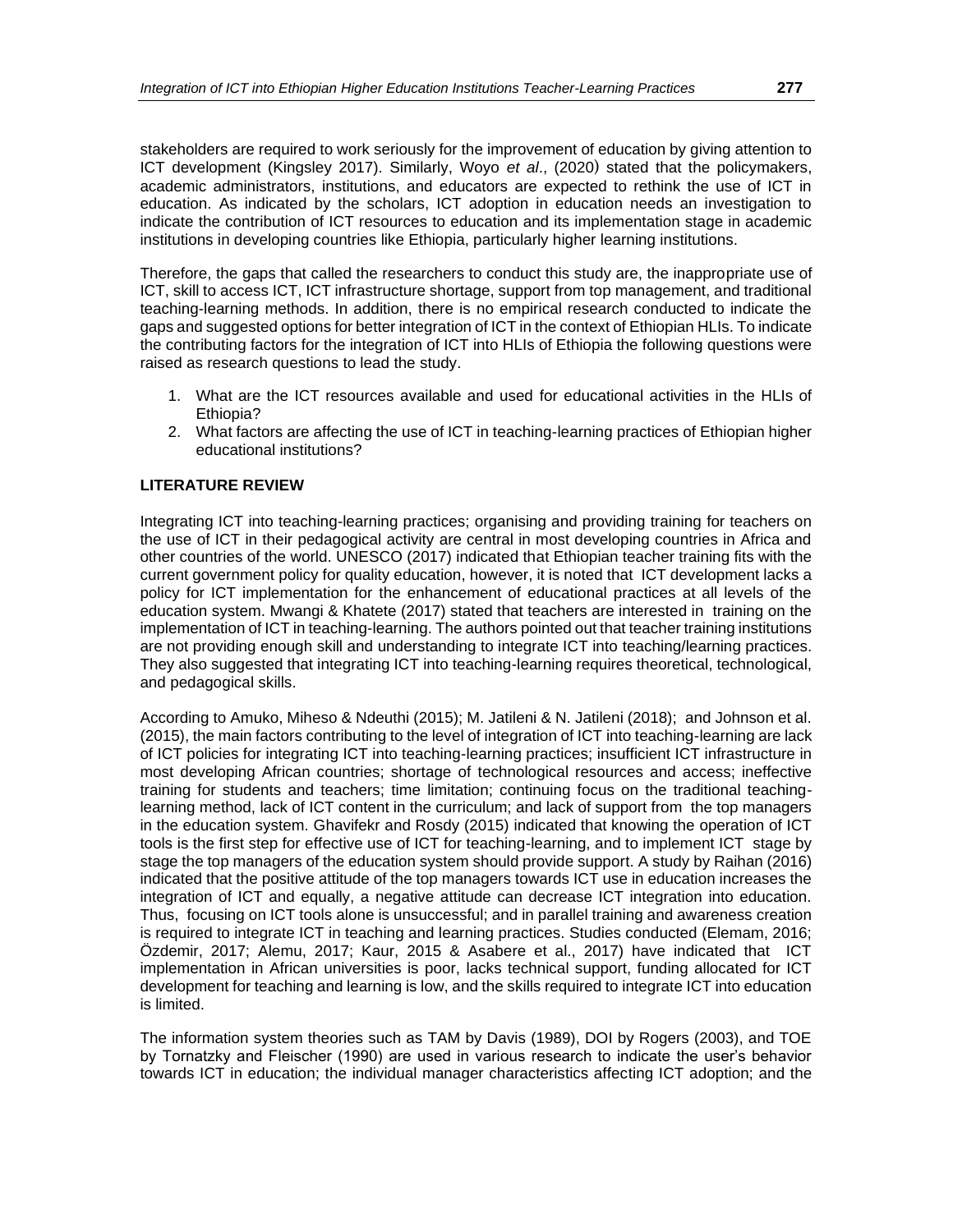technological, organizational, and environmental factors contributing for ICT use. In this paper we have used TAM and the TOE framework to guide the discussion on the findings of the study, since the elements in DOI are like the elements of the TOE framework. Therefore, the researchers were confident in using TAM and TOE for the integration of ICT into HLIs of Ethiopia that would show the contributing factors in the context of the Ethiopian higher education system.

## **RESEARCH METHODOLOGY**

The research method employed for this study is a qualitative case study. It provides the researchers with a tool to study a given phenomenon in context. When the case study research method is employed correctly, it supports theory development, program evaluation, and facilitates the development of intervention guidelines (Baxter & Jack, 2008). In a case study research method, a variety of data required for the study are collected in the given time (Creswell, 2003). It is powerful to employ various data-gathering instruments to triangulate and to compare multiple cases from various sources (Kinaanath, 2013). This guided selection of the case study research method to investigate the contributing factors for the integration of ICT into HLIs in the case of two HLIs in Ethiopia. Case study one was conducted in Wolaita Sodo University and case study two at Jimma University. In parallel, data were collected from the Ministry of Science and Higher Education (MOSHE) and the Higher Education Relevance and Quality Assurance Agency (HERQA).

At both universities, top management (two academic vice presidents, and two quality assurance directors), two ICT facilitators, six college deans, and ten department heads were considered for the interviews, and four focus group discussions (FGD) were arranged for students. Additionally, two ICT sector coordinators for education from MOSHE and two ICT department coordinators at HERQA were selected for participation in the interviews. All participants were selected using purposive sampling. A total of twenty-six (26) participants were included from the universities, MOSHE and HERQA for the interview question and four student focus group discussions which included seven to ten (7-10) students each were selected to gain the required data for the study.

The data collected were organised in themes and interpreted to develop a conceptual framework by using QDA Miner Lite free version software for qualitative data analysis. The QDA Miner Lite software supported the researcher to easily organise and link the codes of the research themes with the research questions. The data collected from both case studies were analysed and interpreted in line with the research questions. Finally, the findings from both cases and government bodies were used for the conceptual framework development based on the information system theories (Technology Acceptance Model (TAM) and Technology Organisation Environment (TOE) framework).

## **RESULTS AND DISCUSSION**

In this section, the data are presented and discussed based on the themes arising from the research questions and the rationale for the study. For the discussion, the existence of ICT resources, the way ICT resources were used, and the barriers are explained by using TAM and the TOE framework.

According to Davis (1989), TAM is related to the behavioral intention of users to use technology. Their intention may be to use the technology or not to use the technology to perform their activity. Davis stated that individuals have positive or negative behavior towards the technology-perceived usefulness (PU) and perceived ease of use (PEU). According to the author, PU is the user's belief that use of the technology will enhance the performance of their job and PEU is the user's belief regarding the simplicity of given technologies for use without effort. By employing TAM, the user's acceptance of ICT in their teaching-learning practice is explained under teachers' perception towards ICT use, students' confidence to use ICT, and the complexity of ICT tools for teachers and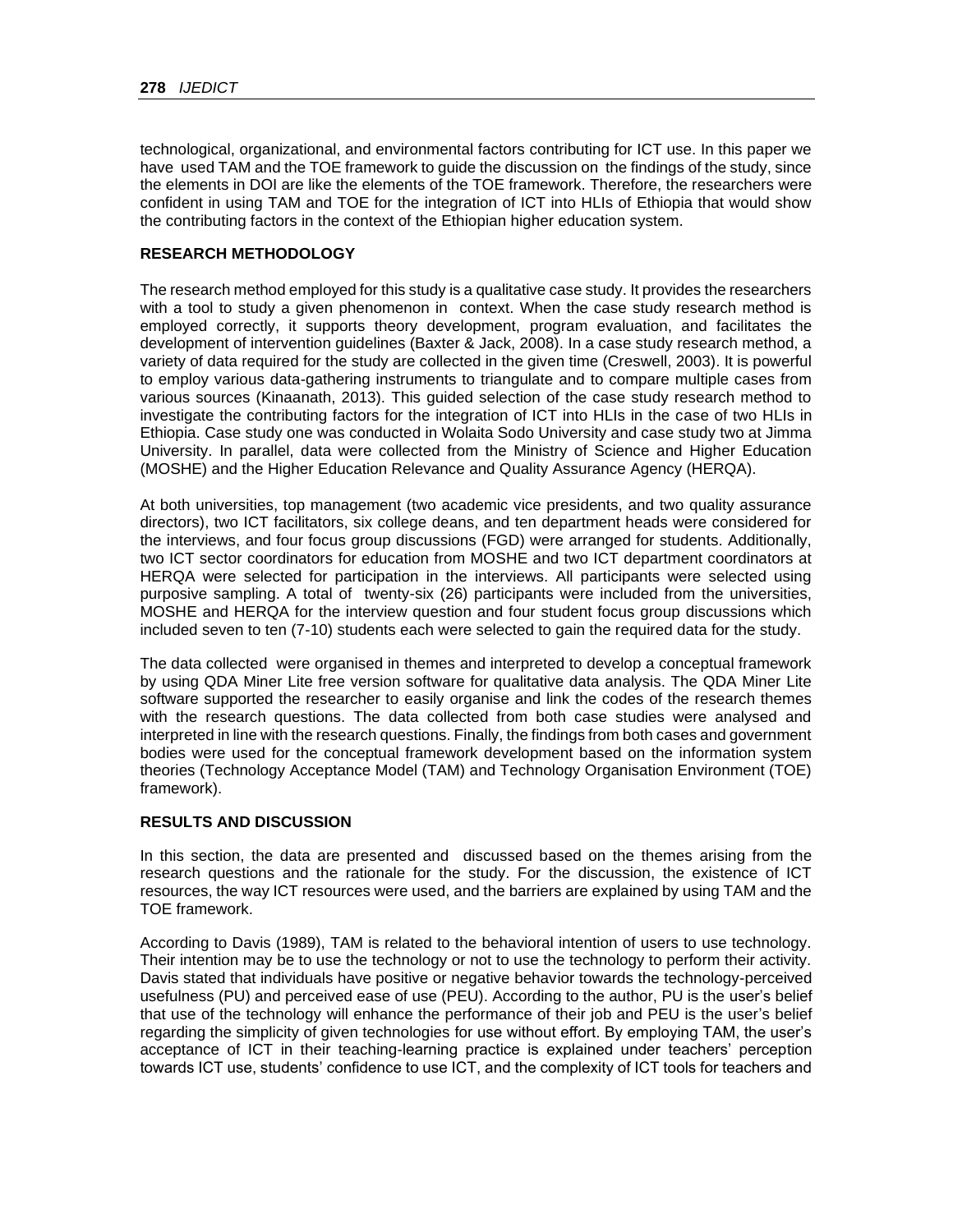students. The TOE framework by Tornatzky and Fleischer (1990) indicates the technological context, organisational, and environmental contexts for the use of technology in the given organisation. Through TOE the technological, organisational, and environmental factors are discussed as contributing factors for ICT integration in HLIs.

In the analysis of data, the core contributing factors for the integration of ICT into HLIs are described under technological, organisational, and environmental categories based on the TOE framework and the behavioral factors are explained based on the TAM.

## **Analysis based on TOE framework**

The use of ICT in the HLIs' teaching-learning practice is not only affected by the perception of the users, but it is also related to the technological, organisational, and environmental factors that are contributing to the integration of ICT into education. Therefore, the technological factors like the existence of ICT resources and the status of ICT tools; the organisational factors such as top management support, financing ICT resources, ICT expertise support, ICT training, and cooperative works; and the environmental factors like ICT policy, change management, and technological improvements are discussed based on the TOE framework as shown in Figure 2 below.



**Figure 1**: Technological, organisational, and environmental factors

## **Technological Factors**

**The existence of ICT resources:** there are various ICT resources for education like computers, printers, overhead projectors, scanners, display screens, the Internet, and other online resources. However, in this study, the focus is on computers and Internet resources for teaching-learning practices. To investigate the existing ICT resources in universities we asked the question "**what kind of ICT resources are there for teaching-learning?** For this question, there were various responses and all of them are focused on the availability of computer and Internet resources for teaching-learning.

*"The main ICT resources available for teaching-learning activities in HLIs of Ethiopia are computers and Internet to access academic resources. However, there are other ICT*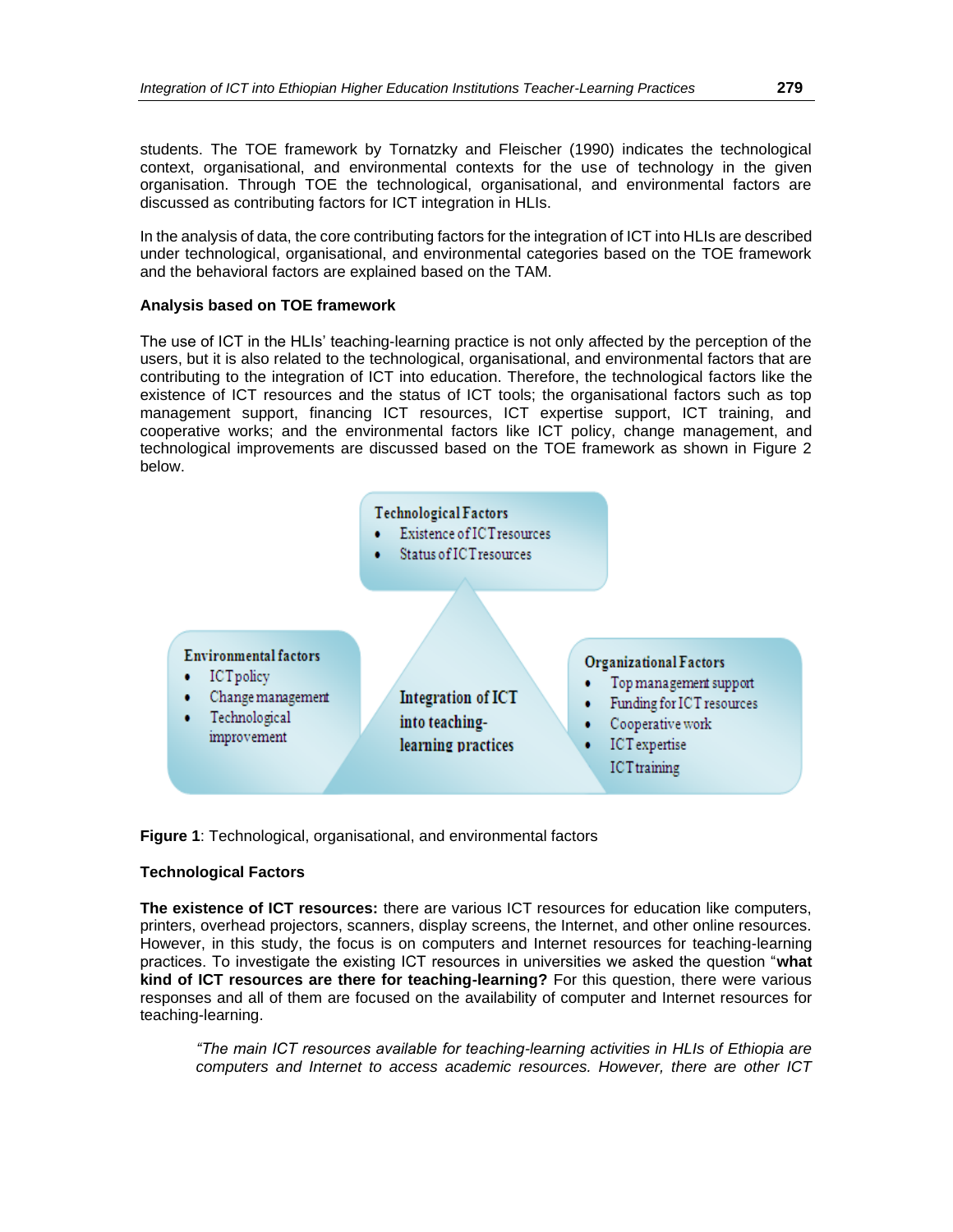*related resources available like projectors, printers, photocopy machines, and display screens." [Interview with college dean 2, 5, and 4]*

Hennessy et.al, (2010) notes that the most important factor for ongoing improvement of educators' ICT-related practical skills is having consistent access to working and appropriate ICT tools. However, the focus group discussion shows that resources may be lacking. The student focus group discussions highlighted the following:

"*only five network ports are working to access the Internet for teaching-learning purposes in computer laboratories which have thirty-eight computers for seventy and more students using the computer laboratory*." *[Students focus group discussion 2].* 

Therefore, it is possible to conclude that the ICT resources (that is, Computer and Internet) are available in limited amount to support teaching-learning activities of HLIs

**The status of ICT resources:** the participants pointed out that there is a good Internet connection for University staff, but it was not accessed as much as its capacity for education. During the interviews with Department Heads, it was noted that in some offices, it was noted that one network port is shared by more than two instructors, and some have no Internet connection in their offices [**Interview with Department Head 4**]. Further, we noted:

"*Most of the computer laboratories have an Internet connection but are limited in number. In some computer laboratories as the researcher observed, a few computers are connected to the Internet. e.g., in the computer laboratory with 40 computers only eight Internet ports are working."[Focus group discussion 2]*

*"The universities had Internet connection, but it was not past as previous time due to the increasing number of staff and building campuses in different locations. To increase the Internet capacity the university is working with Ethiopian telecommunication currently. Shortly, we will have a better connection for the university staff and students."[Interview with government body 3]*

#### **Organisational factors**

**Top management support:** the top management of the university was noted to be welcoming the questions from various departments for the improvement of ICT for teaching-learning practices. However, there is a skill gap and motivation problem to implement the ICT tools as required in all departments and colleges as stated by the participants.

"*The university management has awareness about ICT use in the teaching-learning process but lacks a bold action due to lack of teamwork at top-level management and ICT professionals in the university." [Interview with quality assurance 1]*

It was also noted that the department heads and deans are always raising the issue of ICT establishment for teaching-learning activities for higher officials, but the department heads were of the view that the focus is on the construction of buildings and something like that [**Interview with Department Head 2]**. Tagalou et al., (2013) indicated that support from University administration and the community is important for the teachers and students to use ICT in education effectively.

**Financing ICT infrastructure establishment:** for ICT integration into the teaching-learning process of higher learning institutions, financial support is required, such as allocating a budget for other activities. In using ICT for education, the top management is motivated but equal attention was not given when allocating a budget for the establishment of ICT. In the interview with the ICT facilitators, it was noted that: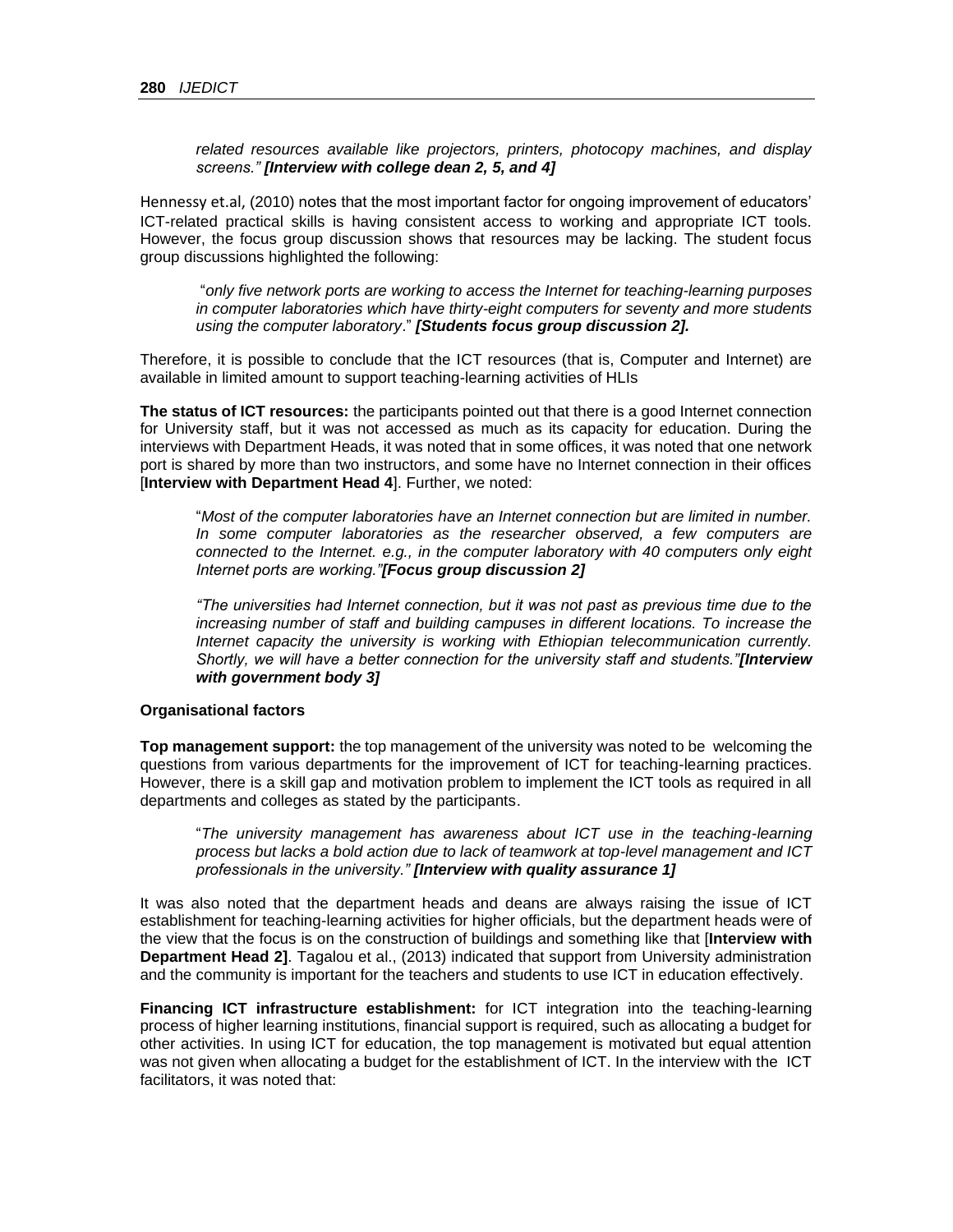"…*the top management of the university is positive for ICT implementation in the university, however, in taking action they are reluctant and not providing the required fund to establish ICT infrastructure for education."[Interview with ICT facilitator 2]*

The participants indicated that for construction and other activities in the university, higher budgets are allocated but the budget for ICT infrastructure is insufficient. As noted in the interviews with the Department Heads, purchasing ICT resources in HLIs takes a longer time (five-six months) [**Interview with Department Head 7]**. This indicates that one semester will have passed without using ICT for teaching-learning purposes. One of the College Deans noted the following:

"*The top management is not giving the required amount of budget to install ICT for academic purposes. The other challenge is the purchasing system of the university which is taking more than five or six months." [Interview with college dean 2]*

**Cooperative work:** Aslan and Zhu (2016) stated that for better integration of ICT into teachinglearning practices of universities various bodies are involved in education including the ministry of education. Otherwise, the integration of ICT cannot be effective for teaching-learning practices.

The participants indicated that cooperative work is very crucial for the successful use of ICT in teaching-learning. However, there is a lack of cooperative work among ICT facilitators and academic administrators. For example,

"*ICT departments are not working in collaboration with the informatics departments. If they work in collaboration some problems may be easily handled by staff and human resource limitations will be solved*." *[Interview with quality assurance 2]*

*"Lack of cooperative work from top management, ICT facilitators, and the departments are affecting the use of ICT in pedagogical practices for better learning." [Interview with dean 2]*

**ICT facilitators/expertise:** in the integration of ICT in education, the role of the ICT facilitator or expertise is high for better functionality of the ICT resources. They are responsible and critical from the selection of ICT resources to its installation, training the users, and maintenance. In handling problems related to ICT, the ICT technical person is playing the main role (Prestridge, Tondeur & Ottenbreit-Leftwich, 2019).

As the participants stated, there is evidence of skill gaps and reluctance in supporting ICT integration into the teaching-learning practice of the higher learning institutions [**Interview with Department Head 6]**. One of the top managements stated that:

*"The ICT facilitators have no plan to integrate ICT into pedagogical practice; even you cannot get the required information on the given time. If Internet access is there, they believe there is no problem. To my perception, they are handling other issues than the academic one. I hope it is better to have a separate ICT wing for academic purposes under the academic vice president of the university." [Interview with quality assurance 1]*

The participants also indicated that, to get maintenance service the procedure is long, and it may take a week or more. Meanwhile, the academic activities are affected, and the teachers and students may lose interest in using ICT in their academic activities.

*"If maintenance is required on ICT resources, the college level ICT coordinator reports the problem to the ICT facilitators at the administrative wing of the university. To solve the problem, it may take weeks or months." [Interview with college dean 3]*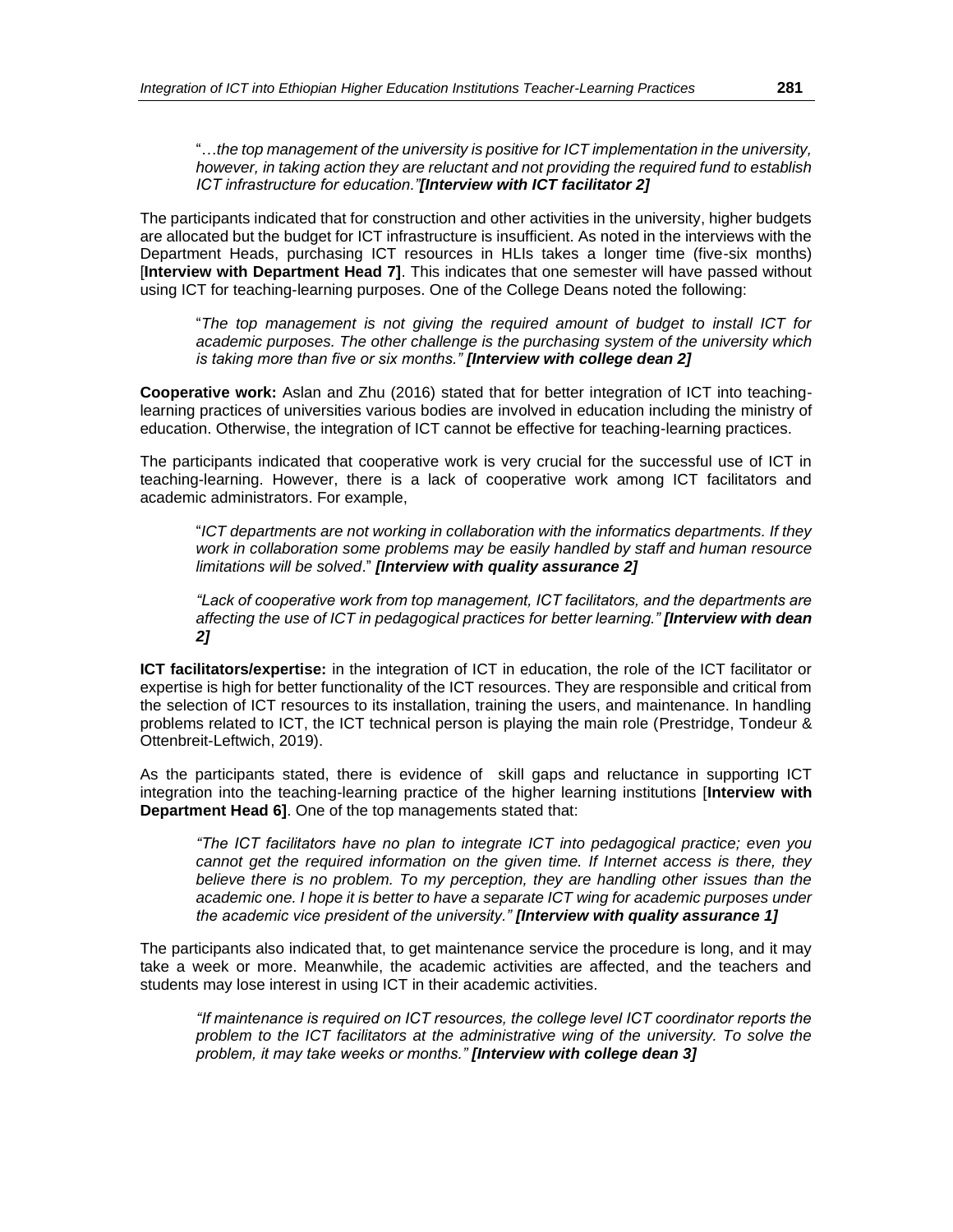*"They lack the commitment and skill of pedagogy to integrate ICT into the teaching-learning process." [Interview with quality assurance 2]*

**ICT training:** Tondeur et al. (2016) stated that continuous professional development is important to effectively integrate technology into teaching-learning activities. Further, the authors indicated that having ICT resources alone is not important without access and its use in education.

In Ethiopian HLIs, the culture of traditional teaching methods is common and has been practiced for a long period as noted by the participant below.

*"Most of the teachers are stuck to the traditional teaching method which is not inviting the students and teachers themselves to use ICT. Currently, the traditional teaching method is not changed to modern or technology-supported teaching because teachers perceive using technology in their teaching-learning is another burden." [Interview with University top management 1]*

The students joining HLIs have no practice of using ICT for their education due to a lack of ICT resources and training. When they join the university, they may fear technologies since it is a new environment with new methods of teaching. As stated by one of the participants, the students joining the universities are not ready to use ICT for their education because they fear ICT and cannot use it effectively for education due to their background [**Interview with Department Head 1]**.

In the education system, the culture of teachers in handling teaching-learning in the classroom, and their lack of familiarity with technological resources in the education environment limit the students from using ICT in their education. To change the students' culture of learning, they are expected to be exposed to ICT supported educational environments through attachments, internships, student visits, and expertise experience sharing. After exposing the students to the technological environment their mentality towards ICT use in education will be changed and they can easily integrate ICT into their learning. The following from one of the student participants illustrates the view.

*"Taking the students to the field and letting them to perform the work to acquire the required skill will be better with the support of ICT." [Focus group discussion 4]*

Educators require broad and continuous exposure to ICTs to be capable to assess and choose the best fitting resources. However, an earlier study shows that the progress of then current teachinglearning practices was more important than the technical skill of ICTs (Tagalou et al., 2013).

#### **Environmental factors**

**ICT implementation policy:** the participants argued that ICT is a crucial element for the success of education at all levels and it should be supported by policies which are guiding its establishment, or its use by educators and learners. Most of the African countries plan to use ICT in their education and fail due to a lack of established ICT policy supporting the integration of ICT into teaching and learning. The same situation is true in Ethiopia as illustrated by one of the interviewees.

*"There is no established ICT policy which supports and guides the integration of ICT into education. As to my knowledge at the Ministry and institutional level, there is no standardised policy for the establishment of ICT for education improvement but there is a kind of statement on national ICT policy for education sector improvement."[Interview with Quality assurance 2]*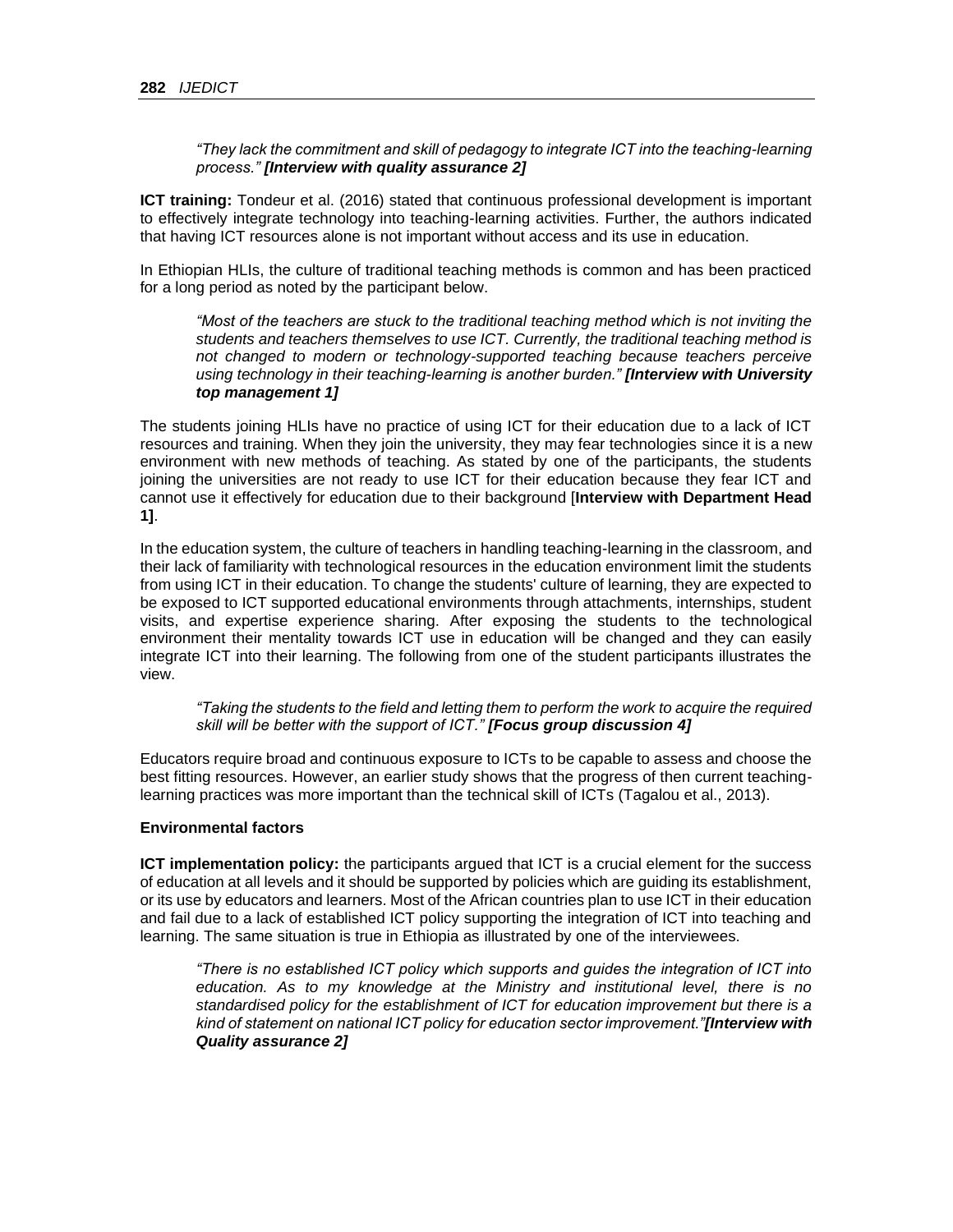The participants pointed out that different African Universities are trying to implement but it has not been effective when compared to developed countries in the world. Their failure is based on their policies as noted by one of the participants below.

*"If you search for ICT policy for education you can find the policies implemented by developed countries. Even if the policies are developed in developing countries for education it is done by scholars from developed countries by sponsorship or other methods" [Interview with Department Head 3].*

**Change management:** ICT is changing constantly from time to time. Similarly, in the education sector, various technologies have changed. To acquire these new technologies there must be change management in the education sector to improve the quality of education. Therefore, Ethiopian HLIs are expected to have change management practices to adopt new technologies into the education system.

The department heads that participated, stated that previously the skill of the teachers, teaching methodology, subject skill, content, and communication was enough to engage students in their learning. Currently, to engage students in the learning process technology is required. Through technology, students can learn by themselves and access detailed information in the subject area, which leads them to have a deep understanding of the subject matter at hand and be creative [**Interview with Department Head 3,6,8 and 9]**. Therefore, to cope up with the changing nature of ICT in HLIs, the universities are expected to manage the changes to use ICT effectively and efficiently by educators and learners.

*"Improved technologies for education need to be acquired in the higher learning institutions and required training should be provided for the users. Otherwise, the technology cannot be used for educational activities." [Interview with ICT facilitator 3]*

**Technological improvements:** using ICT in education contributes to the development of the nation in general and specifically supports the education sector. By using ICT, educators can communicate their study findings to the scientific community and communicate with their students easily. Therefore, these benefits from ICT initiate the university community to use ICT for better teaching-learning performance in this developed world. As noted by one of the Deans:

*"The advantages of ICT use are time-saving, resource-saving, making life easy, and environmental friendliness. It makes teaching-learning very simple and create motivation among the teachers and students to use ICT in their educational activities." [Interview with dean 4]*

The respondents pointed out that currently the world is linked through technology and competition is high in the world due to globalisation. In this globalised world, the students graduating from any country compete with each other based on their potential to be in a suitable position. To generate competent graduates using ICT in education is not an option.

*"Globalisation is one of the reasons to use ICT in higher learning institutions teaching*learning to make the graduates competent with students from developed or developing *world." [Interview with Government body 3]*

In the developed world there is good ICT infrastructure and policy for its implementation but in developing countries, there is limited ICT infrastructure that is not supported by policies and strategies. So, universities in developing countries have limited potential to compete with worldclass universities where there is a better ICT infrastructure for teaching and learning activities.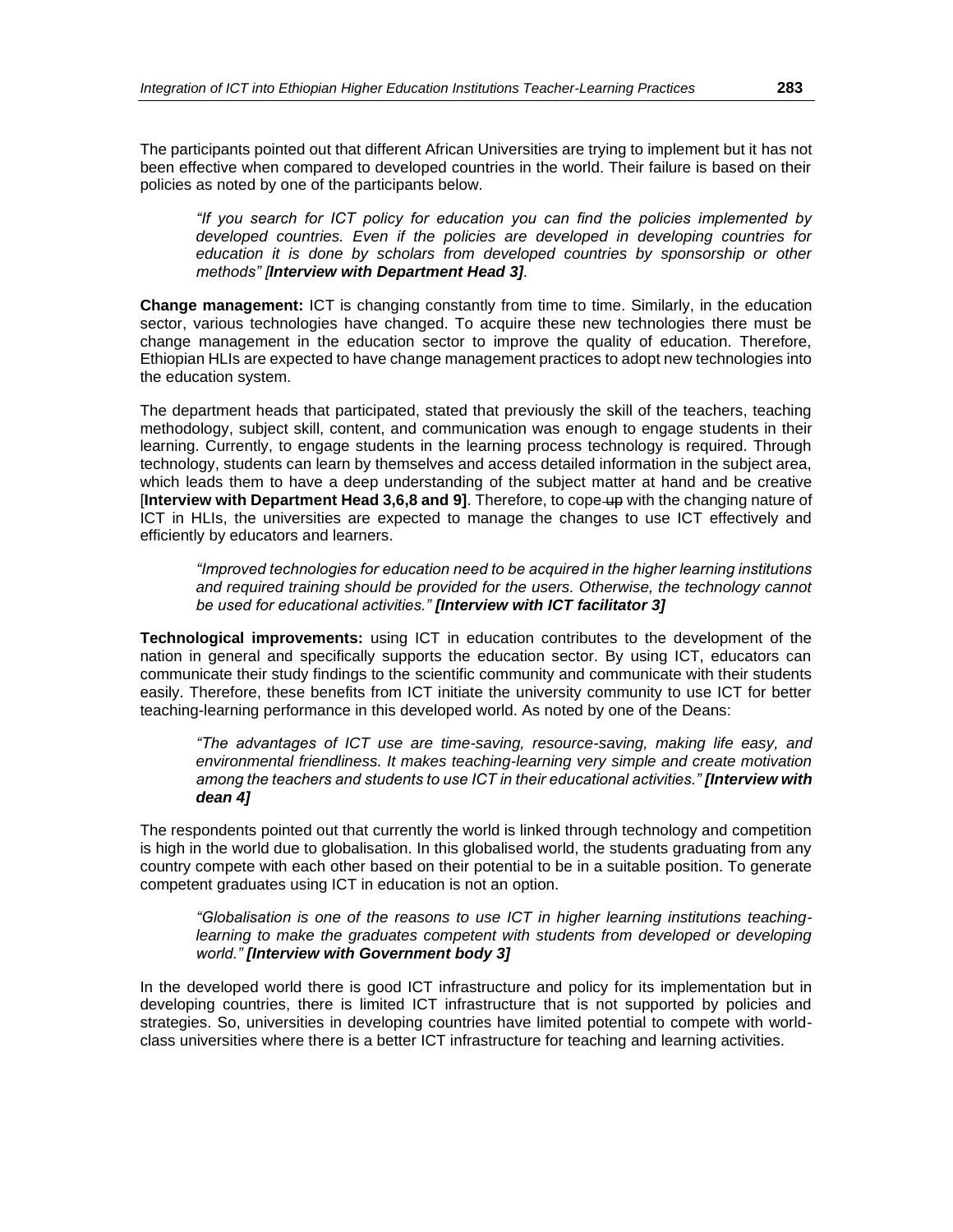## **Analysis Based on the Technology Acceptance Model**

#### *Teachers Perception towards ICT in teaching-learning*

In the integration of ICT in education, the teaching-learning method is considered as a crucial element for educators and learners to use ICT resources for better subject understanding. Similarly, the pedagogical practice used by an educator may encourage or discourage the learners to use ICT in their education. As stated by Naqvi (2018), the use of ICT in everyday educational activities seems to be more significant than specific training in computer classes. While the growth of technical skill is perceived to have a value in the educational process, it is more crucial as a supporter of other teaching-learning practices. Educational institutions that report the competence of student ICT-related knowledge are mostly not those with high computer course requirements. However, the ones that were effective users of ICTs, used ICT on a repetitive basis throughout the educator's professional growth.

The respondents stated that the use of ICT is lower than the objective it was established for in the university since the educators are applying traditional teaching methods: board, chalk, and talk method [**Interview with Department Head 10**]. However, the teachers are expected to guide their students to refer to advanced materials in the university library system, online eBooks, or tutorials instead of focusing on short notes from the lecture and handouts **[Interview with Department Head 5]**. Similarly, Aslan and Zhu (2016) indicated that the training provided for educators is not effective to integrate ICT in the teaching-learning practice of universities.

#### *Students and teacher's confidence to integrate ICT in education*

In using ICT resources for teaching-learning, the educators and learners expected to be competent. As stated by the respondents, the teachers and students need to have a practical skill to access ICT resources for the integration of ICT in higher learning institutions teaching-learning practices. The competency of learners and educators make the integration of ICT into education easy. An ICT facilitator noted the following:

*"Some staff are not ready to use ICT for education because they are not competent and focusing on the traditional chalk-board-talk method. Still some teachers who have long years of experience do not believe ICT is supportive. They are also not interested to develop required competency for effective integration of ICT into their educational activities. They also believe that the traditional teaching method is enough for teachinglearning."* [*Interview with ICT facilitator 3*]

#### *The complexity of ICT resources to integrate into teaching-learning*

Using ICT in teaching-learning practice requires knowledge about computer and Internet access. The teachers and students who lack the basic skills to use ICT perceive using ICT in education as a complex task. However, the ICT resources become complex for the students and teachers due to lack of training at universities and before joining the universities. The participants noted the following points to reduce the complexity of ICT in teaching-learning practices:

*"Creating awareness among students, teachers, ICT expertise, and top management on the role of ICT for education improvement in higher learning institutions." [Interview with dean 2]*

*"Creating a cooperative learning environment and awareness of lifelong learning for instructors because technology is dynamic, and knowledge is changing rapidly."* [Student *Focus group discussion 3]*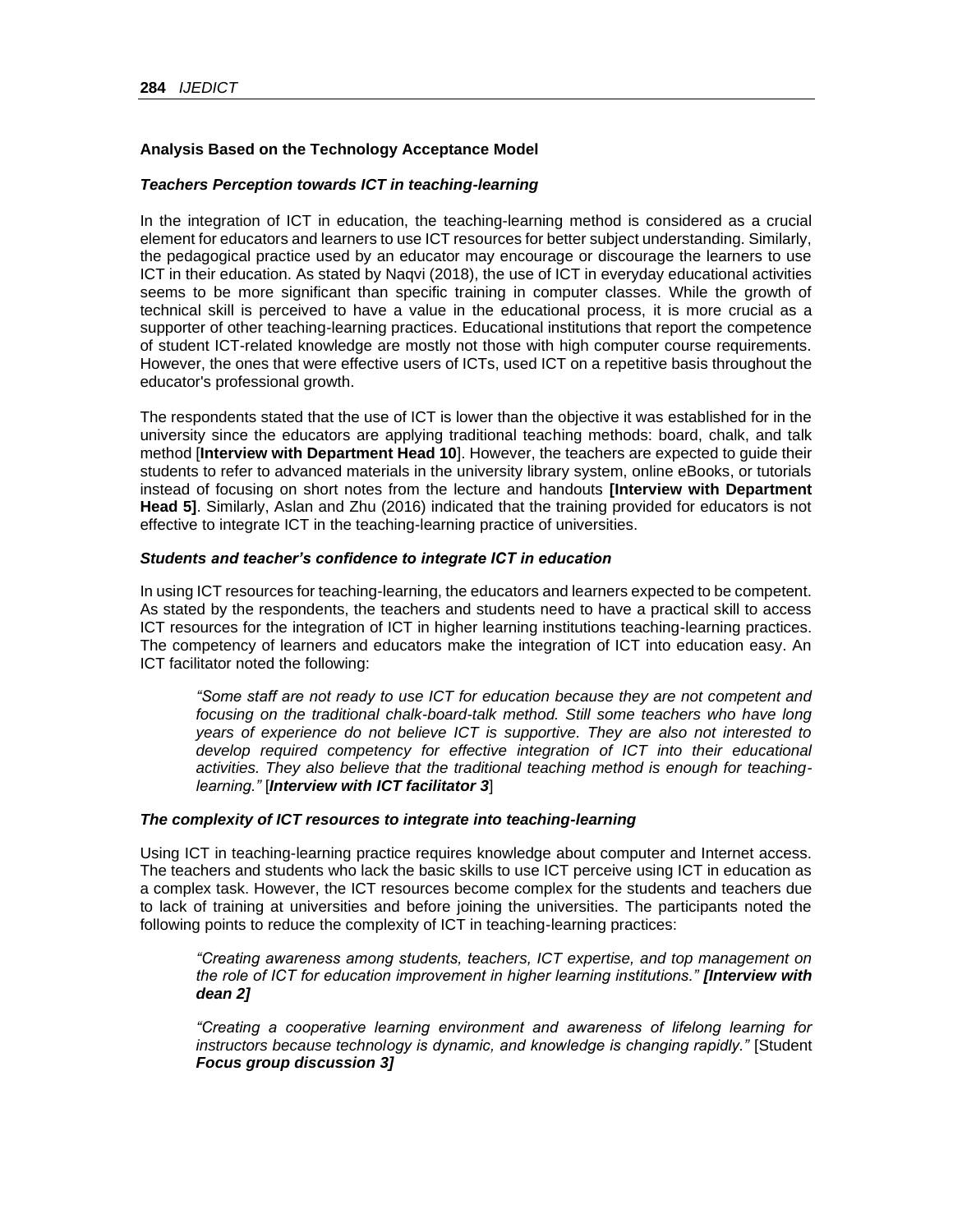*"Showing students and teachers the various sources of information, which make them competent enough for the changes taking place in the area of ICT for teaching-learning." [Interview with government body 1]*

*"Engaging students in collaborative learning, self-assessment, and peer evaluation by using ICT as a tool for better knowledge acquiring." [Interview with quality assurance director 2]*

*"Making ICT as part of pedagogy, context, content, and subject for better learning-teaching practice for detailed understanding." [Interview with university top management 2]*

In general, the teacher's and students' perception of ICT use in teaching and learning is a big challenge for the integration of ICT in HLIs teaching-learning practices. Their negative perception is related to a lack of confidence and the technological complexity which is related to a lack of training for teachers and students. Therefore, their perception on ICT use in education affects the integration of ICT into HLIs teaching-learning practices.

Figure 2 below shows how the factors relate to each other and affect the integration of ICT into education by following the TAM theory.



## **Figure 2:** Factors for ICT integration into Teaching-learning

As shown in Figure 2, the ICT skill of the teachers, students, and the complexity of ICT tools lead to a lack of confidence to integrate ICT in their education. Due to the lack of ICT skills and complexity, they perceive using ICT as a complex and challenging process. Therefore, they develop a negative perception towards ICT use in education and the integration of ICT becomes a challenge.

## **DISCUSSION OF FINDINGS**

The interview data and FGD results were explained by using the TAM and TOE frameworks separately. Based on the findings of the study the following model shown in Figure 4 was developed to indicate the contributing factors for the integration of ICT in HLIs teaching-learning practices. In Figure 3 the findings based on TAM and TOE frameworks are combined ( the texts circled are TAM related factors and the texts in the rectangles are from the TOE framework).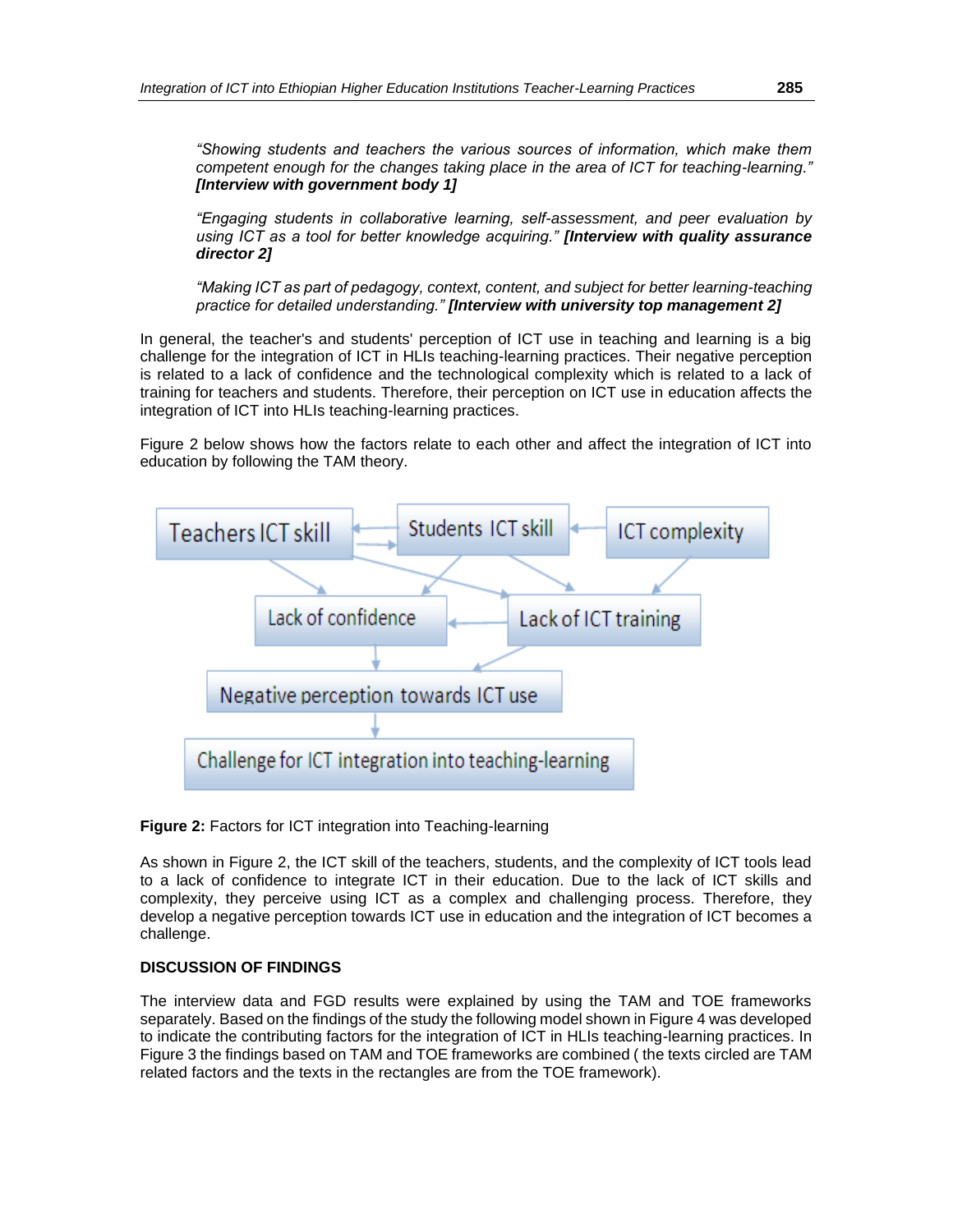

**Figure 3**: A Theoretical Framework to Indicate Contributing Factors for ICT Integration into the **HLIs** 

The contributing factors found in this study are negative perceptions towards ICT use due to lack of training and complexity of the technology; technological, organisational, and environmental factors as indicated in figures 2 and 3.

Negative perception towards ICT use is a big contributing factor for the integration of ICT into teaching-learning practice in Ethiopian HLIs. This negative perception leads to the resistance of ICT use in teaching-learning. Basak and Govender (2015) indicated that lack of confidence; ineffective training and lack of competence are the main factors leading to the negative perception towards ICT integration into teaching-learning practices. Additionally, in the Ethiopian context limited ICT infrastructure and attitude of the users led to negative perception towards ICT use for teaching-learning practices.

The researchers also found that the teachers and students have skill deficiencies to use ICT in their education, and ICT becomes complex for the users. Therefore, lack of training and ICT complexity leads to lack of confidence to integrate ICT into the teaching-learning practice of HLIs in Ethiopia, which is indicated by TAM characteristics such as PU, user acceptance, and PEU (Davis, 1989).

Nugroho (2017) in the model for information technology adoption for higher education, stated that lack of effective training, shortage of ICT infrastructure, ICT resources inaccessibility, organisational culture, lack of ICT policy, the dynamicity of technology, globalisation, computation, and complexity of the technology are the factors affecting the integration of ICT into education. Through the TOE framework of Tornatzky and Fleischer (1990) in this study, the technological, organisational, and environmental factors affecting the integration of ICT into education were investigated. Furthermore, education in the  $21<sup>st</sup>$  century requires ICT to be effectively used in teaching-learning and providing quality education, otherwise, teaching-learning cannot be effective and fruitful (Henriksen, Mishra, & Fisser, 2016). In a general sense, the contributing factors for ICT integration into HLIs teaching-learning practices in context of Ethiopia are: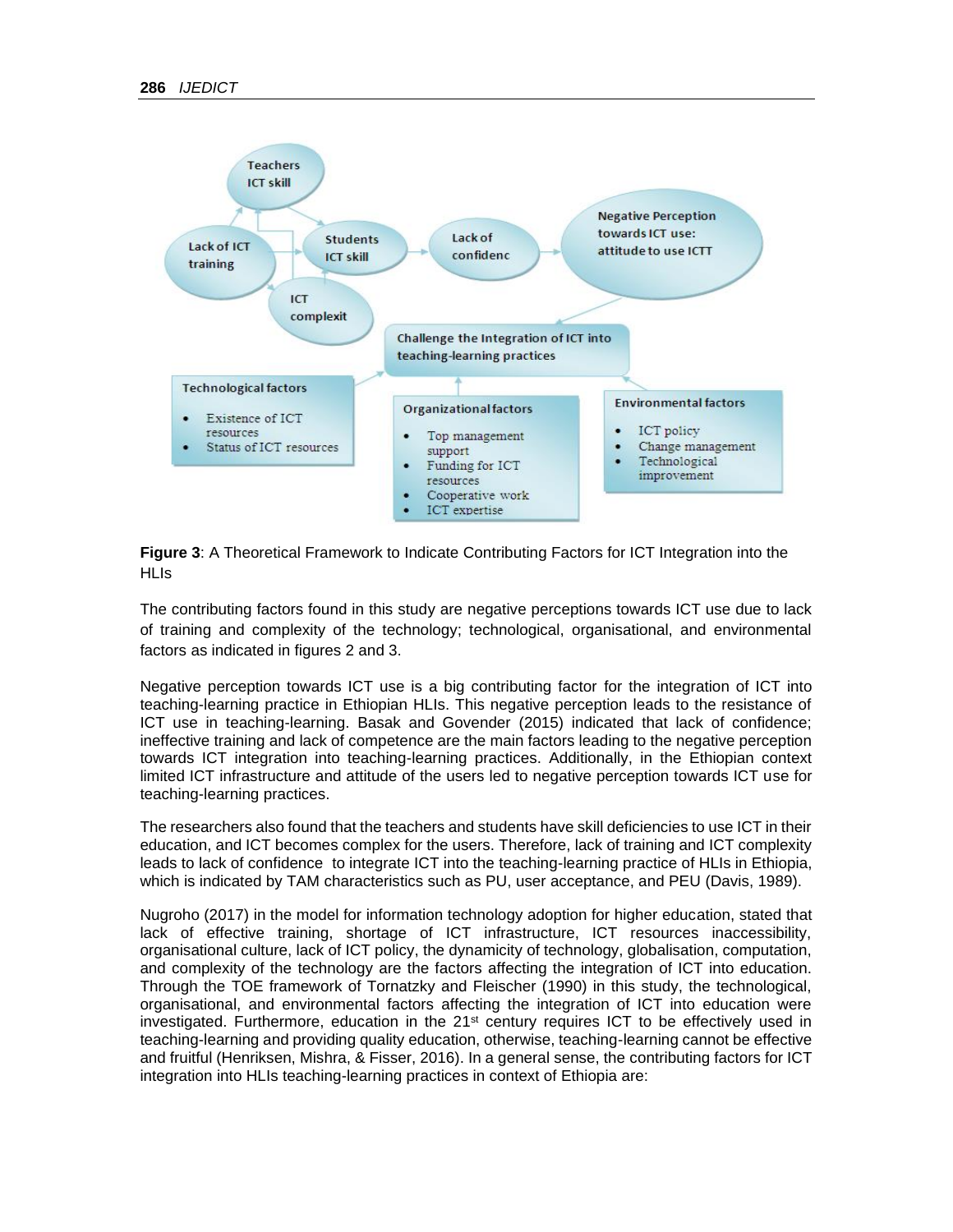- The negative perception from educators and learners towards ICT integration for education in HLIs are related to limited ICT infrastructure and users' attitude.
- Lack of sufficient ICT resources and ICT resources accessibility problem
- Lack of top management support for ICT implementation in the higher education system
- Limited financial support for ICT resources establishment in educational institutions
- Lack of cooperative work between top management, ICT expertise, university administrations, educators, and students
- Lack of ICT expertise support for ICT installation, training the users, and maintenance of ICT resources
- Lack of ICT policy for education at the Ethiopian government and institutional level for effective ICT integration in HLIs of Ethiopia.
- Change management problem on improvements taking place on ICT resources for education.

Dube et al. (2018) stated that poor training, the negative perception, and lack of access to ICT resources are the factors affecting ICT integration into education. Besides, Mutuku and Ogutu (2018) and Ergado (2019) found that lack of ICT infrastructure, teachers' ICT competency, ICT expertise support, and low funds for ICT establishment are the factors limiting effective ICT use for educational activities.

ICT is a critical instrument to improve education in this digital world, but various challenges are limiting its implementation for teaching-learning in educational institutions (Lawrence & Tar 2018). Therefore, the works by Dube et al. (2018); Mutuku and Ogutu (2018); and Lawrence & Tar (2018) support the findings of this study. However, the context of this study is different from the abovementioned studies by considering HLIs teaching-learning practices in the context of Ethiopian education system and the ICT resources setup in the country.

#### **CONCLUSION**

The modern education system requires ICT to provide a suitable teaching-learning environment for all educational levels. This study aimed to indicate the contributing factors for the integration of ICT into the teaching-learning practices of HLIs in Ethiopia. The required data were collected from the stakeholders in HLIs, and government bodies using semi-structured interviews and focus group discussions. The data were analysed by using QDA Miner Lite and discussed based on information system theories (TAM and TOE framework). The main factors that were noted as contributing to the integration of ICT into teaching-learning practices are negative perception towards ICT use for education, lack of support from top management, limited funding for ICT infrastructure establishment, lack of cooperative work, lack of ICT expertise support, ineffective ICT training for students and teachers, lack of an ICT policy for education, lack of change management, and dynamicity of ICT resources. Finally, a conceptual framework, shown in Figure 3, was developed to indicate the contributing factors for the integration of ICT into teaching-learning practices by considering TAM and TOE framework. The researchers suggest that the government and HLIs should work in collaboration by considering the factors that affect ICT integration into education and ICT policy for education should be developed at the national or institutional level.

**Limitation of the study**: this study is focused on indicating the contributing factors for the implementation of ICT for educational activities of higher learning institutions in Ethiopia. The study considered only two HLIs as the main source of data for the case studies and included government bodies to gather additional data. The study employed two information system theories such as TOE and TAM for the description of the findings of the study.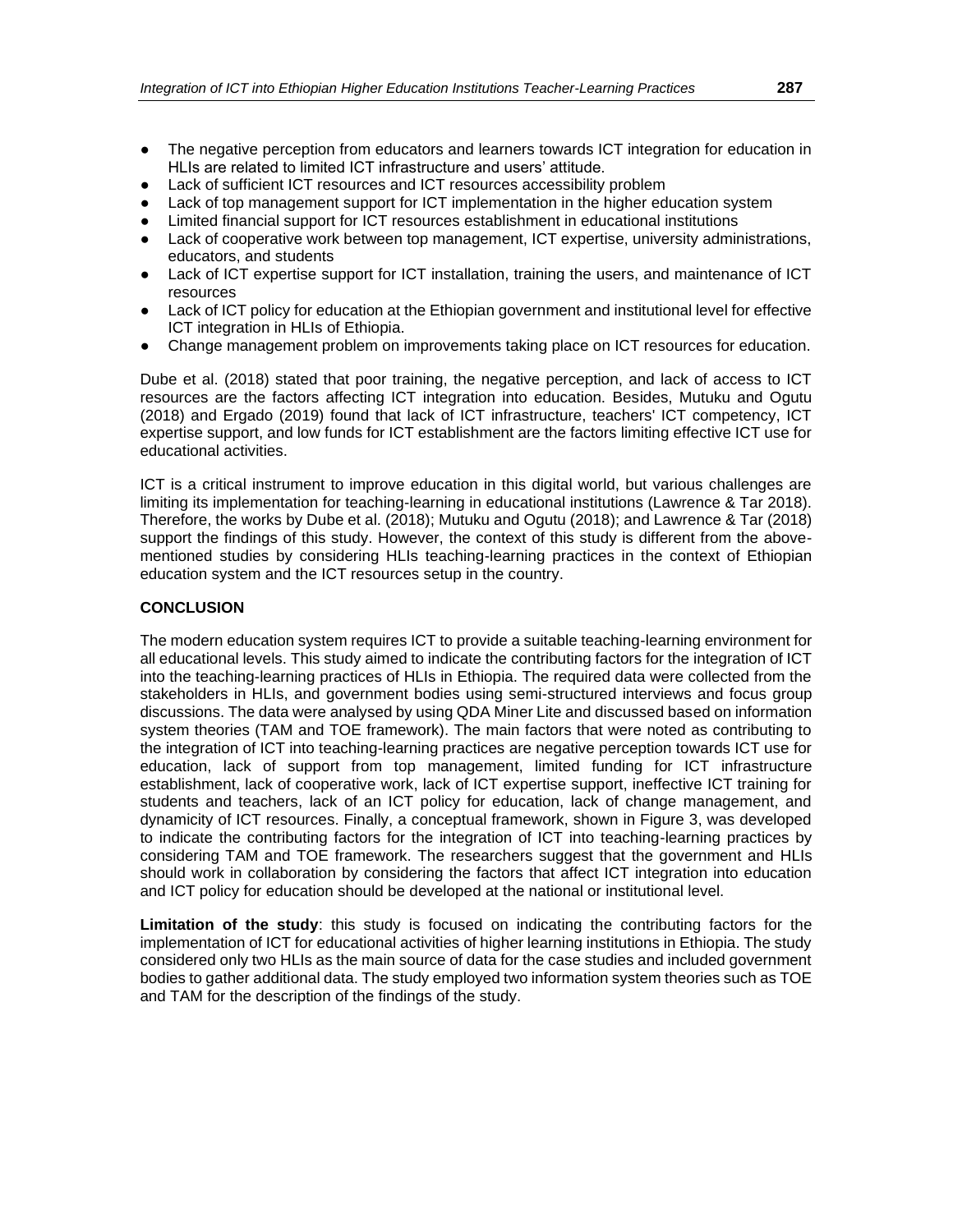#### **RECOMMENDATIONS**

Based on the findings of the study the researchers highlight the following recommendations to be considered by Ethiopian higher learning institutions and government bodies working in educational sectors:

- To provide quality education in the HLIs of Ethiopia, suitable ICT infrastructure should be established.
- In most of the developing countries including Ethiopia, there is a shortage of ICT policy for education. Therefore, for effective integration of ICT into teaching-learning activities in the HLIs of Ethiopia, an ICT in education policy should be established.
- The students and educators are resisting use of ICT for their educational activities due to lack of awareness. As a result, HLIs and other stakeholders involved in the education sector are expected to design awareness creation programs for the learners, educators, and general community.
- The support from top management is critical for ICT integration into education. As a result, they should provide managerial, financial, and human resource support for ICT use in educational practices.
- The stakeholders in HLIs should consider using the developed framework (as shown in Figure 3) for the integration of ICT into their teaching-learning activities.

#### **REFERENCES**

.

- Alemu, B. M. (2015). Integrating ICT into Teaching-learning Practices: Promise, Challenges and Future Directions of Higher Educational Institutes. *Universal Journal of Educational Research*, vol. 3, no. 3, pp. 170-189, [http://www.hrpub.org/download/20150301/UJER3-](http://www.hrpub.org/download/20150301/UJER3-19503083.pdf) [19503083.pdf.](http://www.hrpub.org/download/20150301/UJER3-19503083.pdf) Accessed 2 June 2019.
- Alemu, B. M. (2017). Transforming educational practices of Ethiopia into development and the knowledge society through information and communication technology. *African Educational Research Journal*, vol 5, no. 1, pp. 1-17[.http://www.netjournals.org/z\\_AERJ\\_16\\_050.html.](http://www.netjournals.org/z_AERJ_16_050.html.%20Accessed%203%20May%202019)  Accessed 3 May 2019.
- Amuko, S., Miheso, S. & Ndeuthi, S. (2015). Opportunities and Challenges: Integration of ICT in Teaching and Learning Mathematics in Secondary Schools, Nairobi, Kenya. *Journal of Education and Practice*, vol. 6, no. 24, pp., 1-6, [https://files.eric.ed.gov/fulltext/EJ1078869.pdf.](https://files.eric.ed.gov/fulltext/EJ1078869.pdf) Accessed 22 July 2018
- Asabere, N. Y., Togo, G., Acakpovi, A., Torgby, W. K., & Ampadu, K. O. (2017). AIDS: An ICT Model for Integrating Teaching, Learning and Research in Technical University Education in Ghana. *International Journal of Education and Development using Information and Communication Technology*, vol. 13, no. 3, pp. 162-183, [https://files.eric.ed.gov/fulltext/EJ1166618.pdf.](https://files.eric.ed.gov/fulltext/EJ1166618.pdf) Accessed 12January 2020.
- Aslan, A. & Zhu, C. (2016). Influencing factors and integration of ICT into teaching practices of pre-service and starting teachers. *International Journal of Research in Education and Science*, vol. 2, no. 2, pp. 359-370. DOI: [10.21890/ijres.81048](https://www.researchgate.net/deref/http%3A%2F%2Fdx.doi.org%2F10.21890%2Fijres.81048?_sg%5B0%5D=g-0SP2TYCno3AFGhUTl0FMSuYT4VIMjNCrTuoIvuG4VknxXxobvgwkn9_ZRUD-_6qVEra59T0Y6gsE9AMXUZj7hieA.x6Z9YZgz3jCgpaqkWuA7sA7YoI2mcJ-2YTbW0f7KHZqkzl_AWWC_dVRUefAWkJQwudeqHZXf1HWcl-xqBNclNQ)
- Assar, S. (2015). Information and Communications Technology (ICT) and Education. *International Encyclopedia of the Social & Behavioral Sciences*, Elsevier, pp. 66-71.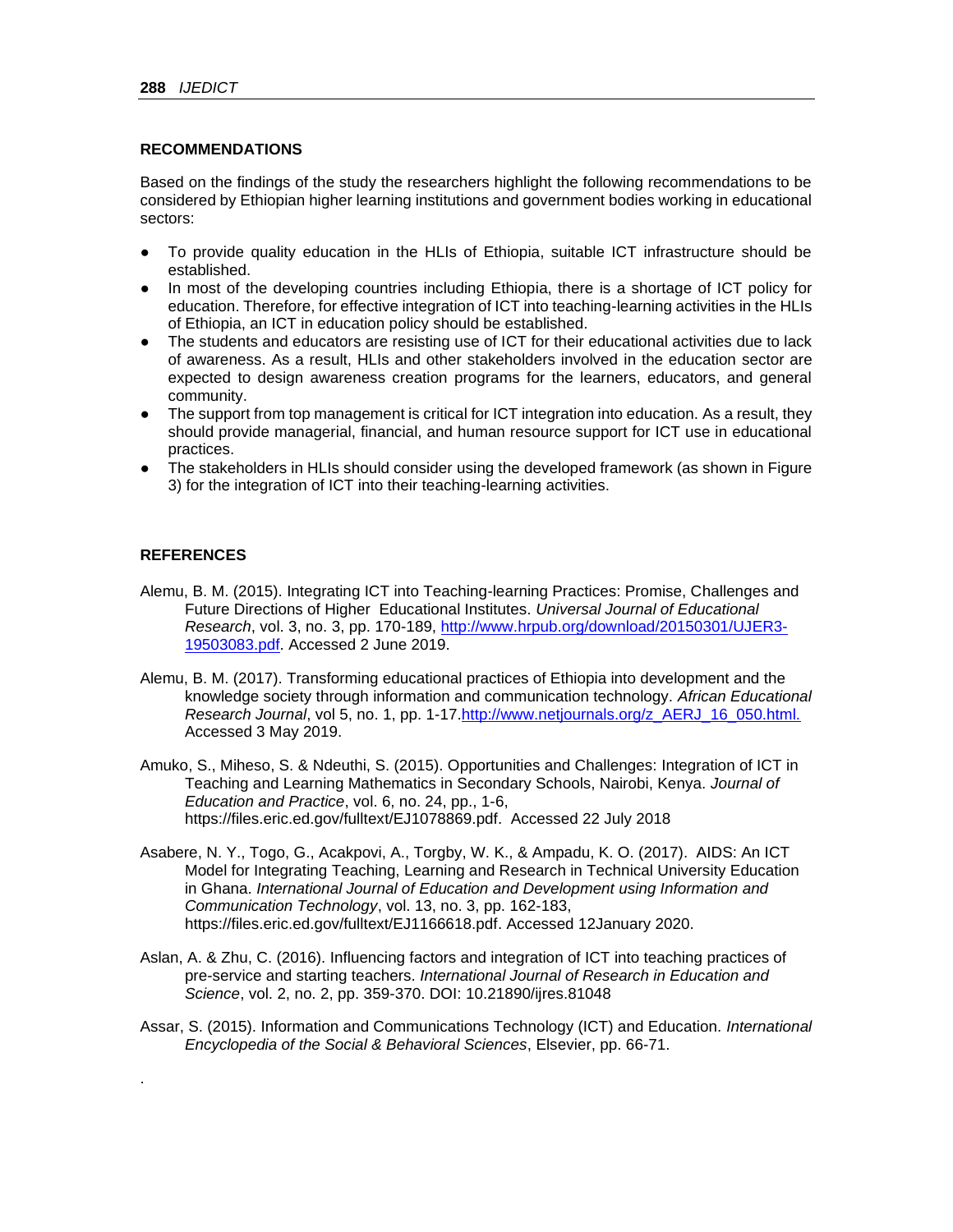- Basak, S. K. & Govender, D. W. (2015). Development of A Conceptual Framework Regarding The Factors Inhibiting Teachers Successful Adoption and Implementation of ICT in Teaching and Learning. *International Business & Economics Research Journal (IBER),* vol. 14, no. 3, pp.431-438, [https://doi.org/10.19030/iber.v14i3.9208.](https://doi.org/10.19030/iber.v14i3.9208)
- Baxter, P. & Jack, S. (2008). Qualitative Case Study Methodology: Study Design and Implementation for Novice Researchers. *The Qualitative Report*, vol. 13, no. 4, pp. 544- 559.
- Bhattacharjee, B. and Kamal Deb, K. (2016). Role of ICT in 21st Century's Teacher Education*, International Journal of Education and Information Studies*, vol. 6, no. 1, pp. 1-6
- Cha, H., Park, T. and Seo, J. (2020), What Should Be Considered when Developing ICT-Integrated Classroom Models for a Developing Country? *Sustainability*, vol. 12, no. 2, pp. 1-19. doi:10.3390/su12072967
- Chirwa, M. (2018). Access and use of internet in teaching and learning at two selected teachers' colleges in Tanzania. *International Journal of Education and Development using Information and Communication Technology (IJEDICT),* vol. 14, no. 2, pp. 4-16, [https://www.learntechlib.org/p/184687/.](https://www.learntechlib.org/p/184687/) Accessed 10 October 2019.
- Creswell, J. W. (2003). *Research design: Qualitative, quantitative, and mixed methods approach* (2nd ed.). Thousand Oaks, CA: Sage.
- Davis, F. (1989). Perceived Usefulness, Perceived Ease of Use, and User Acceptance of Information Technology. *MIS Quarterly,* vol. 13, no. 3, pp. 319-340. DOI: 10.2307/249008
- Dintoe, S. S. (2018). Information and communication technology use in higher education: Perspectives from faculty. *International Journal of Education and Development using Information and Communication Technology,* vol. 14, no. 2, pp. 121-166, [https://www.learntechlib.org/p/184690/.](https://www.learntechlib.org/p/184690/)Accessed 26 March 2020.
- Dube, A. B., Nhamo, E., & Magonde, S. (2018). Factors affecting ICT integration in the Teaching and Learning of Physical Education in South Africa: A Case of Johannesburg East Cluster Primary Schools in the Gauteng Province. *International Journal of Sport, Exercise and Health Research*, vol. 2, no. 1, pp. 88-92.
- Elemam, E. A. (2016). Barriers to Implementation of Information and Communication (ICT) in Public Sudanese Secondary Schools: Teacher's Prospective. *Journal of Sociological Research*, vol. 7, no. 1, pp. 33-43. DOI:10.5296/jsr.v7i1.8956.
- Ergado, A.A. (2019). Exploring the Role of Information and Communication Technology for Pedagogical Practices in Higher Education: Case of Ethiopia. *International Journal of Education and Development using Information and Communication Technology (IJEDICT),* vol. 15, no. 2, pp. 171-181.
- Ghavifekr, S. &Rosdy, W. A. (2015). Teaching and learning with technology: Effectiveness of ICT integration in schools. *International Journal of Research in Education and Science (IJRES),*  vol. 1, no. 2, pp. 175-191, [https://eric.ed.gov/?id=EJ1105224.](https://eric.ed.gov/?id=EJ1105224) Accessed 16 May 2019.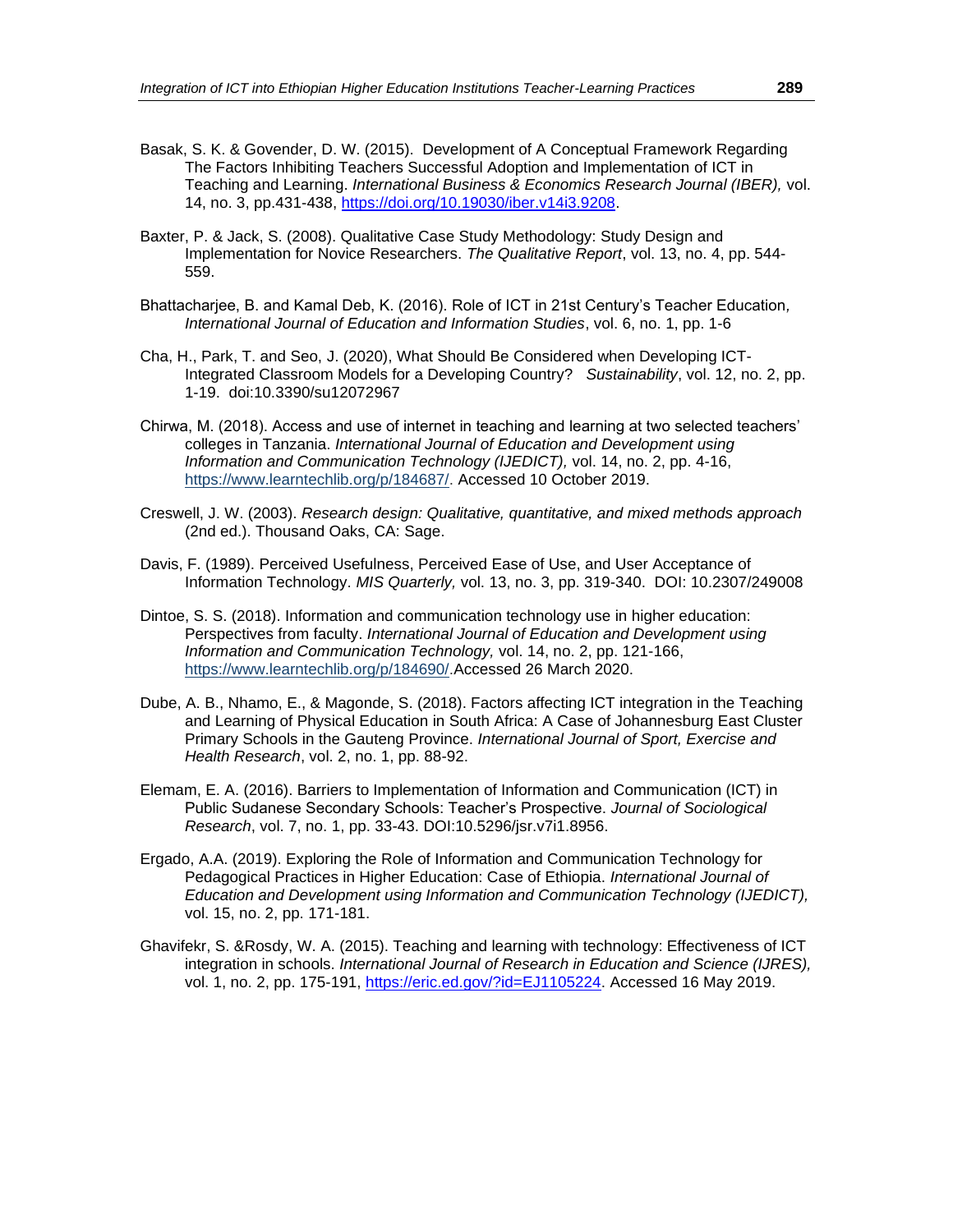- Hennessy, S., Onguko, B., Harrison, D., Ang'ondi, K.E., Namalefe, S., Naseem, A. & Wamakote, L. (2010). Developing the Use of Information and Communication Technology to Enhance Teaching and Learning in East African Schools: Review of the Literature. Centre for Commonwealth Education & Aga Khan University Institute for Educational Development – Eastern Africa Research Report No. 1
- Henriksen, D., Mishra, P., & Fisser, P. (2016). Infusing Creativity and Technology in 21<sup>st</sup> Century Education: A Systemic View for Change. *Educational Technology & Society,* vol. 19, no. 3, pp. 27–37.
- Hernandez, Ronald M. (2017). Impact of ICT on Education: Challenges and Perspectives**, J***ournal of Educational Psychology - Propositos y Representaciones*, vol. 5, no. 1, pp. pp.337-347.
- Jatileni, M. & Jatileni, N. C. (2018).*Teachers' perception on the use of ICT in Teaching and Learning: A Case of Namibian Primary Education*. Master Thesis, University of Eastern Finland, Finland. [https://epublications.uef.fi/pub/urn\\_nbn\\_fi\\_uef-20181356/urn\\_nbn\\_fi\\_uef-](https://epublications.uef.fi/pub/urn_nbn_fi_uef-20181356/urn_nbn_fi_uef-20181356.pdf)[20181356.pdf.](https://epublications.uef.fi/pub/urn_nbn_fi_uef-20181356/urn_nbn_fi_uef-20181356.pdf) Accessed 6 February 2020
- Johnson, L., Becker, S. A., Cummins, M., Estrada, V., & Freeman, A. (2015).*2015 NMC Technology Outlook for Higher Education in Ireland: A Horizon Project Regional Report.* Austin, Texas: The New Media Consortium, [https://files.eric.ed.gov/fulltext/ED595116.pdf.](https://files.eric.ed.gov/fulltext/ED595116.pdf) Accessed 8 June 2019.
- Kaur, N. (2015). Using ICT in Empowering Teachers for Quality Education. *International Journal of Scientific Research Engineering & Technology*, *Conference Proceeding*, 14-15 March, 2015[,https://dokumen.tips/documents/using-ict-in-empowering-teachers-for-quality](https://dokumen.tips/documents/using-ict-in-empowering-teachers-for-quality-conference-proceeding-14-15-march.html)[conference-proceeding-14-15-march.html.](https://dokumen.tips/documents/using-ict-in-empowering-teachers-for-quality-conference-proceeding-14-15-march.html) Accessed 16 May 2019.
- Kinaanath, M. (2013).The use of Information and Communication Technology in Teaching and Learning within Higher Education Sector of a Small Island Developing State*:* The Case of the Maldives. Doctoral Dissertation, Victoria University of Wellington, New Zealand. [https://core.ac.uk/download/pdf/41338265.pdf.](https://core.ac.uk/download/pdf/41338265.pdf) Accessed 22 September 2019.
- Kingsley, A. (2017), Information Communication Technology (ICT) in the Educational System of the Third World Countries as a Pivotal to Meet Global Best Practice in Teaching and Development, *American Journal of Computer Science, and Information Technology*, vol. 5, no. 2, pp. 1-5. DOI: [10.21767/2349-3917.100010](https://www.researchgate.net/deref/http%3A%2F%2Fdx.doi.org%2F10.21767%2F2349-3917.100010)
- Lawrence, E. J. & Tar, A. U. (2018). Factors that influence teachers' adoption and integration of ICT in teaching/learning process. *Educational Media International* , vol. 55, no. 1, pp. 79- 105, [https://doi.org/10.1080/09523987.2018.1439712.](https://doi.org/10.1080/09523987.2018.1439712) Accessed 16 January 2020.
- Ministry of Education (2015). Education Sector Development Programme V (ESDP V) 2008 2012E.C.(2015/16 - 2019/20 G.C.)' Addis Ababa, Ethiopia. [https://planipolis.iiep.unesco.org/sites/planipolis/files/ressources/ethiopia\\_esdp\\_v.pdf.](https://planipolis.iiep.unesco.org/sites/planipolis/files/ressources/ethiopia_esdp_v.pdf.%20Accessed%201%20May%202019)  [Accessed 1 May 2019.](https://planipolis.iiep.unesco.org/sites/planipolis/files/ressources/ethiopia_esdp_v.pdf.%20Accessed%201%20May%202019)
- Mutuku, N. M. & Ogutu, J. (2018). An Investigation of the Factors Influencing the Integration of ICT in Teaching and Learning Process in Public Secondary Schools in Machakos County, Kenya. *International Journal of Economics, Commerce and Management*, vol. 6, no. 4, pp. 418-44.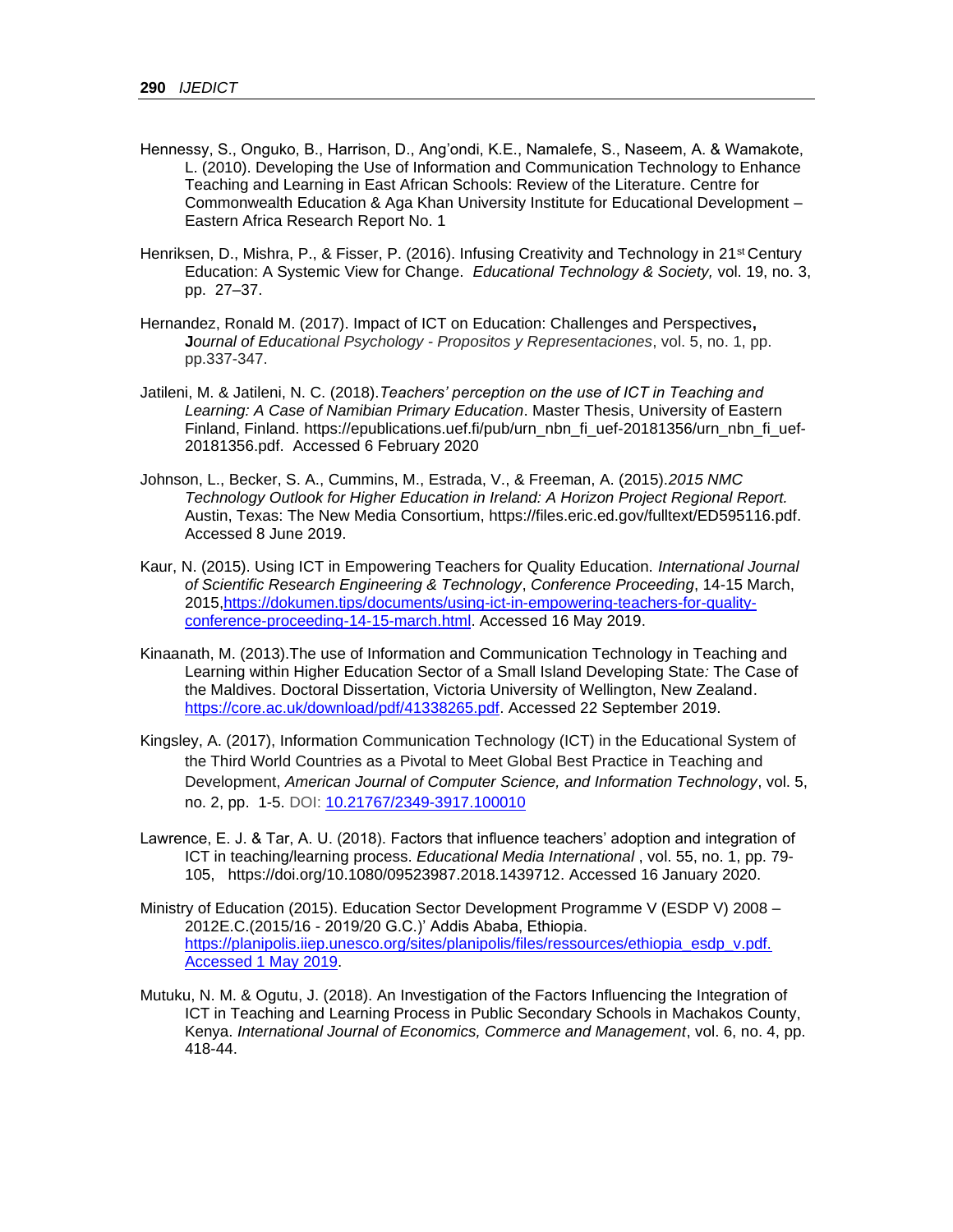- Mwangi, M. I. & Khatete, D. (2017). Teacher professional development needs for pedagogical ICT integration in Kenya: lessons for transformation. *European Journal of Education Studies*, vol. 3, no. 6, pp. 634-648. DOI: [10.5281/zenodo.802700.](https://doi.org/10.5281/zenodo.802700)
- Naqvi, T. F. (2018). Integrating Information and Communication Technology with Pedagogy: Perception and Application. *Educational Quest: An Int. J. of Education and Applied Social Science*, vol. 9, no. 1, pp. 31-37, DOI: 10.30954/2230-7311.2018.04.05
- Nugroho, H. (2017). IT adoption model for higher education. *Journal of Theoretical and Applied Information Technology*, vol. 95, no. 12, pp. 2619-2625, [https://www.semanticscholar.org/paper/IT-ADOPTION-MODEL-FOR-HIGHER-](https://www.semanticscholar.org/paper/IT-ADOPTION-MODEL-FOR-HIGHER-EDUCATION%20Nugroho/4e10875d327f02471e31d067530edd721fd110ed)[EDUCATION Nugroho/4e10875d327f02471e31d067530edd721fd110ed.](https://www.semanticscholar.org/paper/IT-ADOPTION-MODEL-FOR-HIGHER-EDUCATION%20Nugroho/4e10875d327f02471e31d067530edd721fd110ed) Accessed 16 May 2019
- Oliveira, T. & Martins, M. F. (2011). Literature Review of Information Technology Adoption Models at Firm Level. *The Electronic Journal of Information Systems Evaluation,* vol. 14, no. 1, pp. 110-121, [http://www.ejise.com/issue/download.html?idArticle=705.](http://www.ejise.com/issue/download.html?idArticle=705) Accessed 10 December 2019.
- Özdemir, S. (2017). Teacher Views on Barriers to the Integration of Information and Communication Technologies (ICT) in Turkish Teaching. *International journal of environmental & science education*, vol. 12, no. 3, pp. 505-521. DOI: 10.12973/ijese.2017.1244p.
- Payal & Kanvaria,V. K. (2018). LEARNING with ICT: Use & barriers from teachers' perceptions. *International Journal of Recent Scientific Research*, vol. 9, no. 1, pp. 23545-23548. DOI: [http://dx.doi.org/10.24327/ijrsr.2018.0901.1489.](http://dx.doi.org/10.24327/ijrsr.2018.0901.1489)
- Prestridge, S. & Tondeur, Jo & Ottenbreit-Leftwich, Anne. (2019). Insights from ICT expert teachers about the design of educational practice: The learning opportunities of social media. *Technology Pedagogy and Education*, vol. 28. 10.1080/1475939X.2019.1578685.
- [Raihan,](https://www.researchgate.net/profile/Dr_Raihan?_sg%5B0%5D=ACsT9kiCZixnDxAz9kw-sjnelEcJ3iFmRtwVVmDIrrc3KWjvPrXUvupWi8oiQJZ9lxgK55I.rnL4EBJSSoGa6HkYCE8jAQ7m0ZYefNYEIXMh3KnUh3lLzF4v7zsGVwsyMV210zxBdq4v_CiAHkm_vqTvBJpFxg&_sg%5B1%5D=-6qwFbN1klj9jvHUOMiGU_fMDzzQejwZMun0YOVfRa8Mjt8_v0LfPPnon-djKUE6omT9J3E.zw8uAQ2q1lPjS_5gsGBHNuuOgc6EBPQDgIczcuTVisd6pwD9a1h8NpCJz3du4ZMCOTD9wBWpr4YScgVTelZwVg) MD. A. (2016). Role of ICT in Higher Educational Administration in Uganda. *World Journal of Educational Research,* vol. 3, no. 1, pp. 1-10. DOI: [10.13140/RG.2.1.2874.2167.](https://www.researchgate.net/deref/http%3A%2F%2Fdx.doi.org%2F10.13140%2FRG.2.1.2874.2167?_sg%5B0%5D=RhsrvJhICNjYysnQ2NIjktqPBESTwncCwLoflWDLXUa0HQbbvqB7q_hBuLoE61K9kE6JIlxE8eiSAzY8W6aHOEuSUw.N-PgkAKh30ISkz1g1Ju7n23By0D-6j5Gf1I_4od3qdNi7wDTiCoNoGsPkLLKXydYSqkSK5E6hXKI8lgd6r-QSw)
- Rogers, E. M. (2003). *Diffusion of innovations* (5th Ed.). New York, NY: The Free Press.
- Saravanakumar, AR. (2018). Role of ICT on Enhancing Quality of Education', *International Journal of Innovative Science and Research Technology,* vol. 3, no. 12, pp. 717-719, [https://www.scribd.com/document/398616786/Role-of-ICT-on-Enhancing-Quality-of-](https://www.scribd.com/document/398616786/Role-of-ICT-on-Enhancing-Quality-of-Education.%20Accessed%2016%20July%202019)[Education. Accessed 16 July 2019.](https://www.scribd.com/document/398616786/Role-of-ICT-on-Enhancing-Quality-of-Education.%20Accessed%2016%20July%202019)
- Tagalou, A., Massourou, V., Kuriakopoulou, K., & Efthimiopoulos, A., (2013), ICT IN EDUCATIONAL MANAGEMENT, *Conference Paper*, Viewed 10 May 2019, from <https://www.researchgate.net/publication/282606958>.
- Tondeur, J., Forkosh-Baruch, A., Prestridge, S., Albion, P., & Edirisinghe, S. (2016). Responding to Challenges in Teacher Professional Development for ICT Integration in Education. *Educational Technology & Society,* vol. 19, no. 3, pp. 110–120.
- Tornatzky, L. G. & Fleischer, M. (1990).*The Processes of Technological Innovation*, Lexington Books, Lexington.